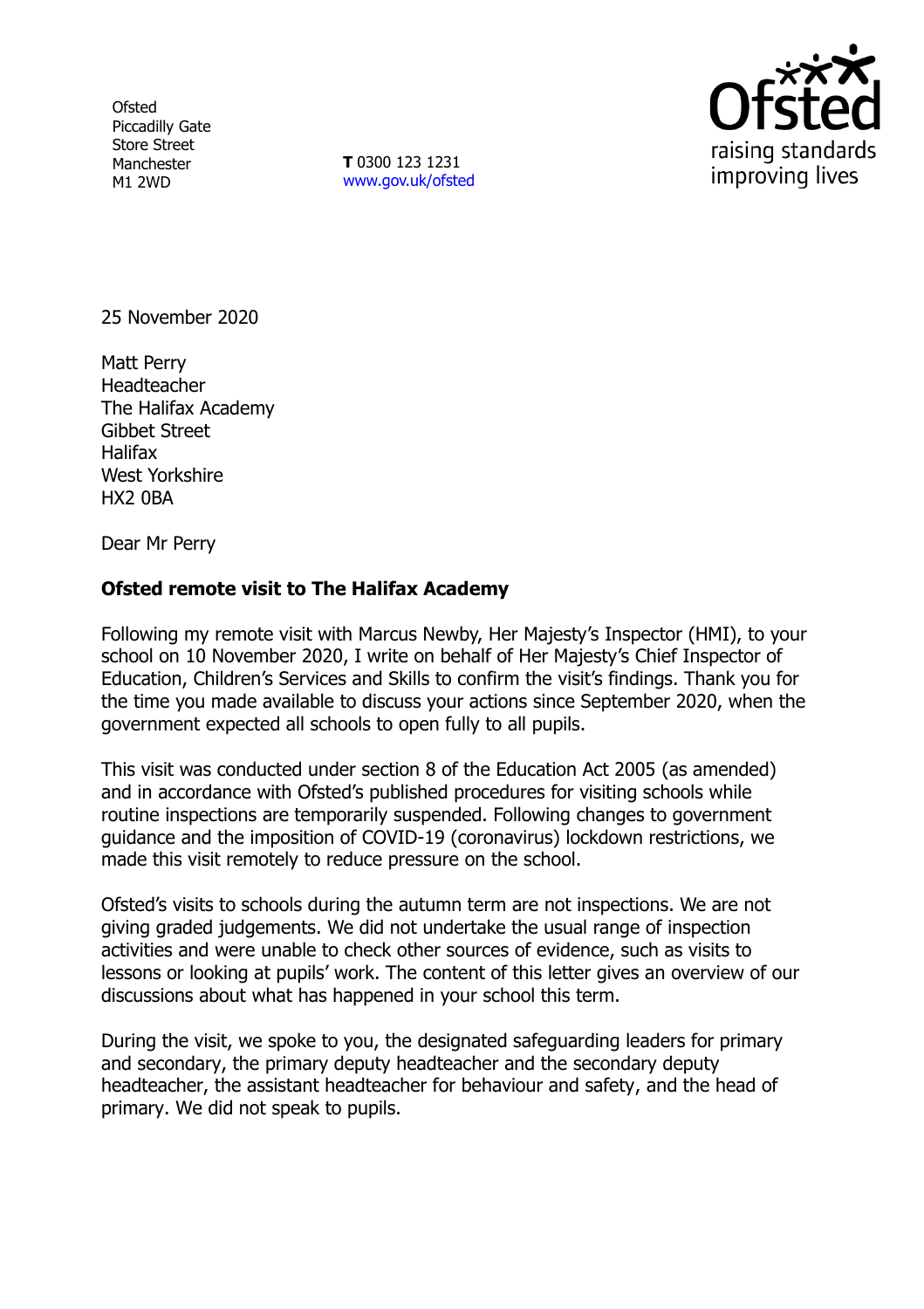

## **Context**

Her Majesty's Chief Inspector of Education, Children's Services and Skills is leading Ofsted's work into how England's education system is managing the return to full education for pupils, following an extended break in formal schooling due to the COVID-19 pandemic.

In undertaking this focused work, HMI are visiting a broad range of schools. HMI will visit a sample of:

- approximately 1,200 schools across all Ofsted grades (outstanding, good, requires improvement and inadequate)
- maintained schools, academies and free schools, special schools and centres of alternative provision, including those in cities, and coastal, town or rural communities.

The information from this visit will feed into Ofsted's national reporting so that the insights can be shared with the government and the education sector. We did not find any significant concerns during the visit. In such a case, an inspection report would be published on our website and available to parents and carers.

We did not consider your response to COVID-19 during the spring and summer terms 2020, when the school was not open to all pupils.

## **From this visit, inspectors noted that:**

- $\blacksquare$  In the primary phase, around half of pupils have had to work from home at some point since the start of term because they have had to self-isolate. In the secondary phase, just under half of pupils have had to work from home at some point since September 2020.
- All pupils are studying the full range of subjects that make up the school's usual curriculum. You explained that you have made some changes to your curriculum plans. For instance, Year 4 pupils are learning about volcanoes and rocks because they missed this subject content during the summer term.
- Pupils in Years 10 and 11 continue to study their chosen examination subjects.
- Teachers have undertaken checks on pupils' reading. You explained that these checks show that some pupils in Year 2 have gaps in their phonics knowledge. Staff are providing additional support for these pupils in small groups.
- In mathematics, in the primary phase, teachers are carrying out assessments of pupils' new starting points. You told us that you have adapted your curriculum plans to address subject content that pupils have missed when they were not in school.